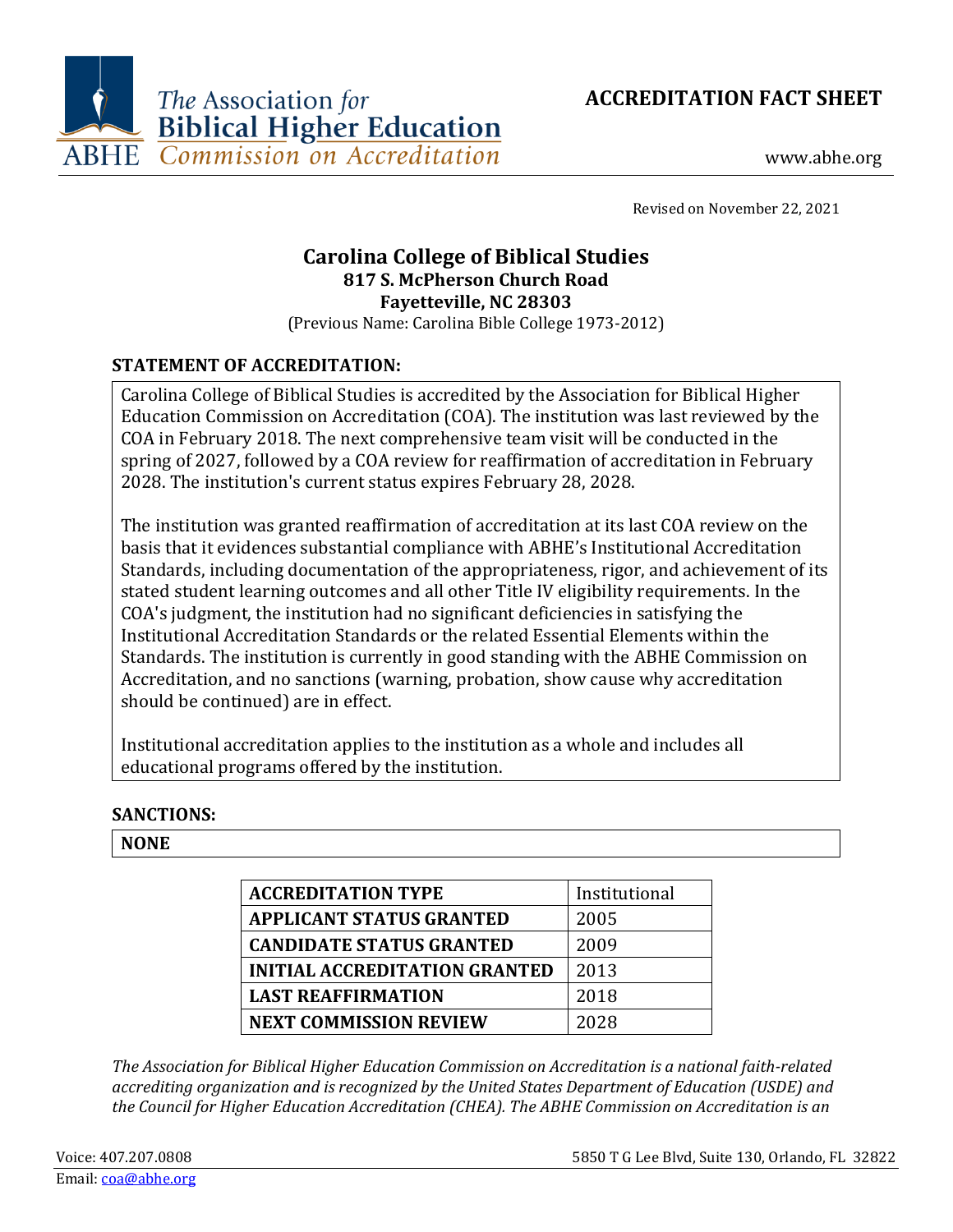*institutional and programmatic accreditor. Institutions that are institutionally accredited have been examined as a whole. Institutions that are programmatically accredited have specific programs that have been reviewed in light of ABHE standards. This statement of accreditation information is the Commission's official statement of an institution's accredited status.*

#### **ACCREDITATION DECISIONS:**

| <b>DATE</b>    | <b>ACTION</b>                                                                 |
|----------------|-------------------------------------------------------------------------------|
| September 2020 | Approved substantive change to initiate a Master of Arts in Bible Translation |
| November 2018  | Approved substantive change to initiate a Master of Arts in Theological       |
|                | <b>Studies</b>                                                                |
| February 2018  | Granted reaffirmation of accreditation                                        |

*Includes the following: applicant status, candidate status, initial accreditation, reaffirmation of accreditation, sanction, substantive change approval - last 5 years. Please see the "Policy on Communication of Accreditation Decisions" in the COA Manual.*

#### **APPROVED DELIVERY METHODS:**

| TYPE:                           | <b>APPROVAL:</b>                                        |
|---------------------------------|---------------------------------------------------------|
| Distance Education (online)     | The institution is authorized to offer up to 100% of an |
|                                 | academic program via distance education (online).       |
| <b>Correspondence Education</b> | The institution is authorized to offer up to 49% of an  |
|                                 | academic program via correspondence education.          |
| Competency-Based Education      | The institution is authorized to offer up to 49% of an  |
|                                 | academic program via competency-based education by      |
|                                 | the course/credit approach or direct assessment.        |

*Please see the "Policy on Alternative Academic Patterns" in the COA Manual.*

### **APPROVED OFF-CAMPUS LOCATIONS:**

| TVDE                                     | <b>BBB00</b> |
|------------------------------------------|--------------|
| ГĿ.                                      | נכשט         |
|                                          | ЛU           |
| N<br>$\sim$ $\sim$ $\sim$<br><b>NONE</b> |              |

*A branch campus is an additional location of an institution that is geographically apart and independent of the main campus of the institution and (1) is permanent in nature;(2) offers courses in educational programs leading to a degree, certificate, or other recognized educational credential;(3) has its own faculty and administrative or supervisory organization; and (4) has its own budgetary and hiring authority. An additional location is a facility that is geographically apart from the main campus of the institution and at which the institution offers at least 50% of a program through classroom courses, hybrid courses, or a combination of both. An additional location may qualify as a branch campus and be subject to requirements pertaining to branch campuses. An extension site is an off-campus location where less than 50% of a degree program may be earned by classroom courses, hybrid courses, or a combination of both.*

| DEGREE/DIPLOMA/CERTIFICATE | PROGRAM (MAJOR/CONCENTRATION)       |
|----------------------------|-------------------------------------|
| Associate of Arts          | <b>Biblical Studies</b>             |
| <b>Associate of Arts</b>   | Leadership and Ministry             |
| <b>Bachelor of Arts</b>    | <b>Advanced Theological Studies</b> |
| <b>Bachelor of Arts</b>    | Apologetics                         |

# **APPROVED EDUCATIONAL PROGRAMS:**